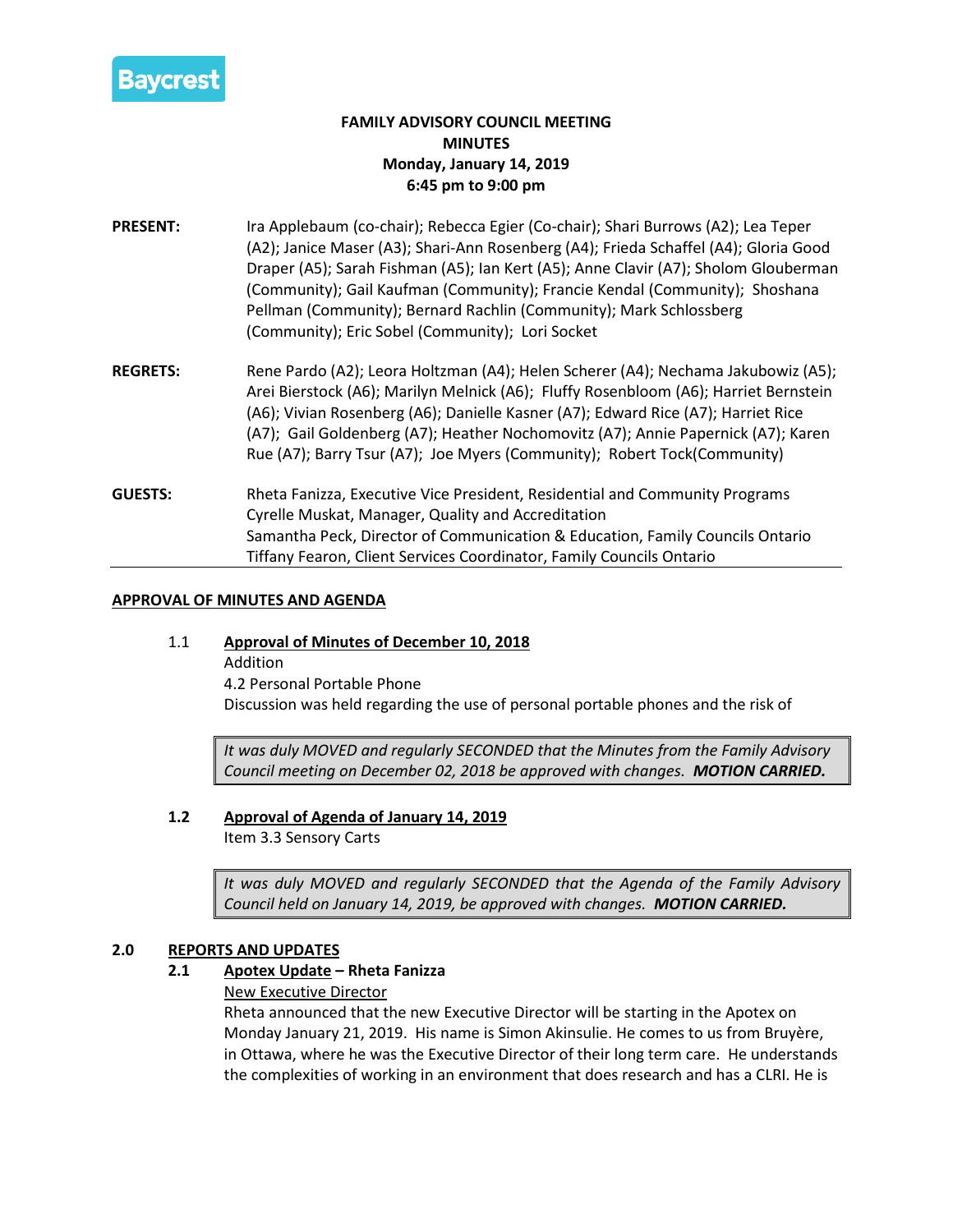currently working in the Wellington Waterloo LHIN. He is a nurse and has a Master's degree in Health Administration.

## 3.0 **STANDING ITEMS**

#### **3.1 Apotex QIP Indicators for 2019 - Overview – Cyrelle Muskat**

The Briefing Note on the Apotex Quality Improvement Plan (QIP) for 2019-20 was distributed at the meeting. Health Quality Ontario (HQO) is a government agency which is responsible for being the provincial lead on the quality of health care. In 2011, there was a requirement that health care facilities in Ontario, starting with hospitals, develop a quality improvement plan. This is a document which clearly articulates to the facility and to the public a set of commitments being made for improvement. HQO introduced a set of indicators that they were requiring hospitals and other health care facilities to report on publicly, such as hospital acquired infections, hand hygiene, timely access to care. After starting with hospitals, HQO started to onboard other sectors of care such as long term care and community care.

The Apotex leadership group reviewed everything that HQO has recommended. For 2019-20, the Priority list issued by HQO includes:

Efficiency: Potentially avoidable emergency department visits Patient Centred: Resident Experience Patient Centred: Complaints acknowledged in a timely manner Effective: Documented assessment of needs for palliative care patients

Cyrelle circulated graphs showing our results on the 2018-19 QIP initiatives.

## **3.2 Long Term Care Homes Act and Family Councils – Samantha Peck and Tiffany Fearon, Family Councils Ontario**

The Family Councils Ontario attended our meeting to discuss the Long Term Care Homes Act and Family Councils. The presenters were Samantha Peck, Director of Communication & Education; and Tiffany Fearon, Client Services Coordinator. Handouts included a copy of the Inspection Protocols from the Ministry, the section of the Act regarding Family Councils, and a copy of the memo sent out from the Ministry regarding Family Council membership. The discussion will include best practices, and how we can our exercise our powers under the Act.

Tiffany explained her role as client services coordinator and discussed the upcoming sessions the FCO has on conflict resolutions. Please refer to the FCO website at www.fco.ngo . Upcoming sessions are March  $2^{nd}$  and March  $27^{th}$ . Please sign up on their website to receive their newsletter. The FCO works with Councils across the province and provides training, webinars and guest presentations.

The Long Term Care Homes Act informs us as to what must be done, but it does not tell us how it should be done. The goal of the legislation is to protect and ensure the dignity, care and safety of the people living in the home.

The Family Council is defined by the Ministry as an organized, self-led, self-determining and democratic group composed of family and persons of importance to the residents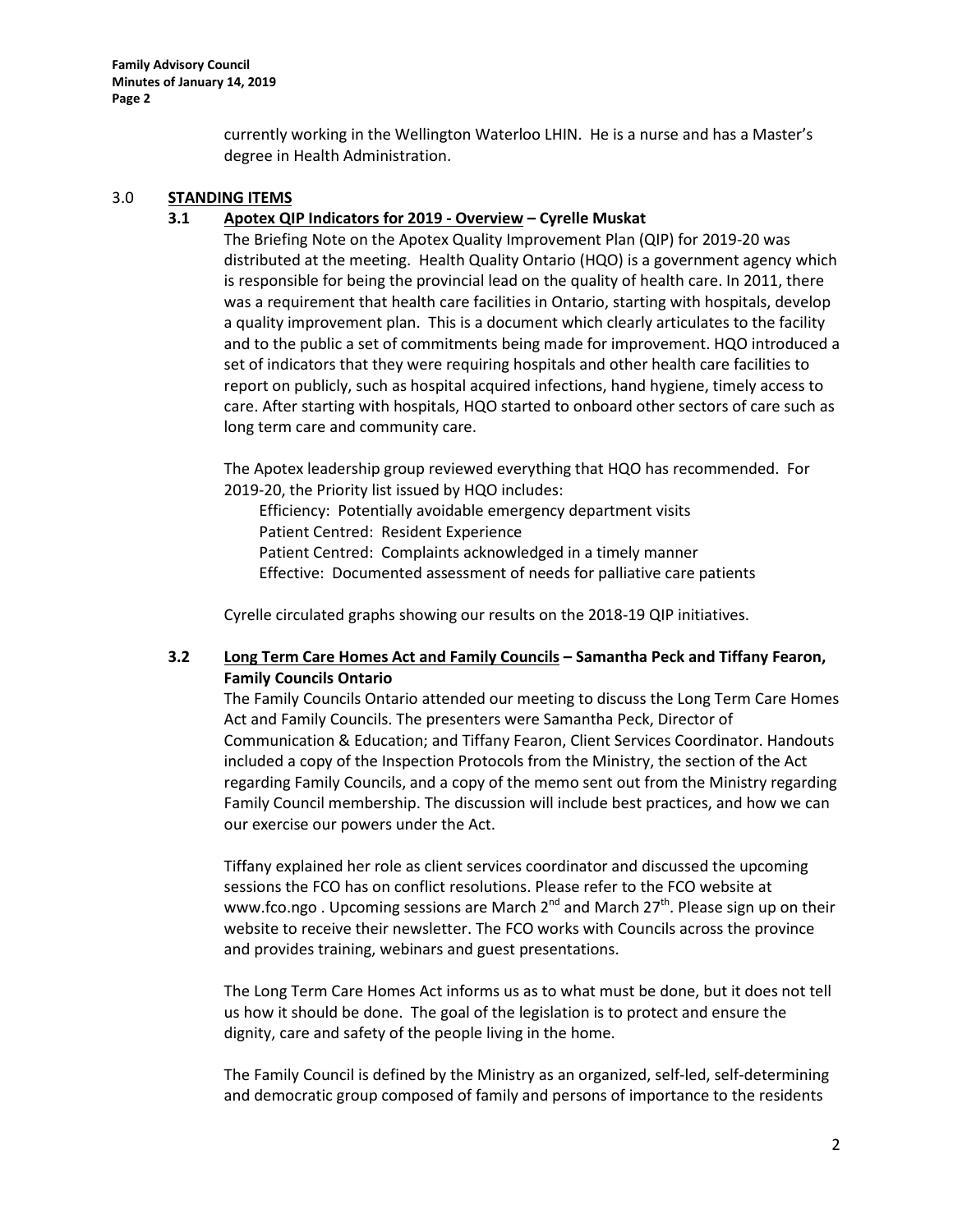of the LTC homes. The FAC provides an opportunity for families and persons of importance to residents to support each other and share experiences.

Membership: To be a member of a family council, a person must be a family member of a resident or a person of importance to ta resident. Councils can set provisions in their terms of reference to allow for continued membership of someone who no longer has someone living in the home. The following cannot be a member of council: the licensee, administrator, other staff member or a person employed by the Ministry.

To enroll in the conflict resolution course, please register on-line.

## **3.3 Sensory Carts**

We have been advised that the foundation has no funding for the purchase of the sensory carts. If someone has an idea where we can get a donation of about \$80,000, please contact Eric.

## **4.0 NEXT MEETING**

The Family Advisory Council will next meet on Monday, February 11, 2019 at 6:45pm in the Exton Boardroom.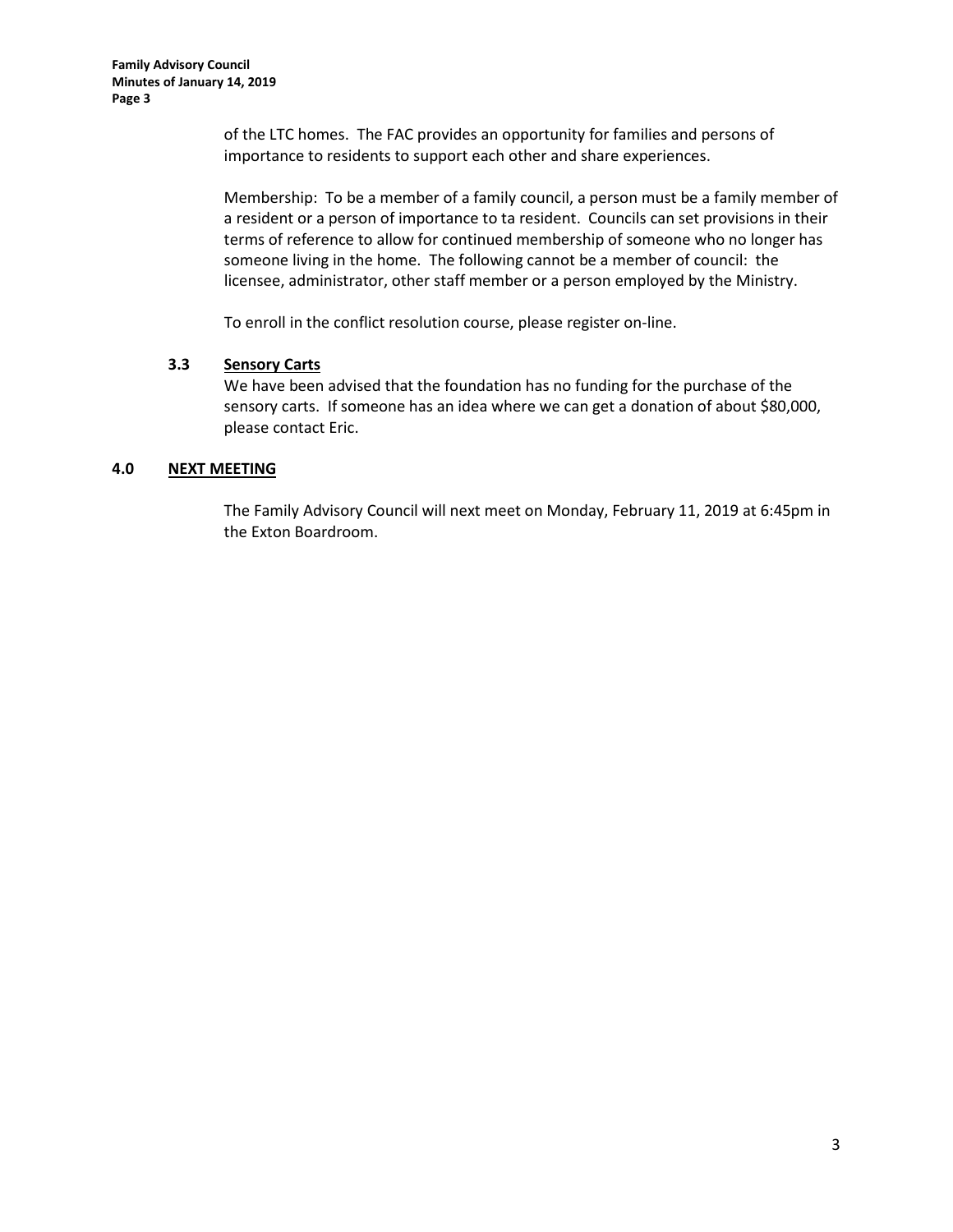

# **FAMILY ADVISORY COUNCIL MEETING MINUTES Monday, February 11, 2019 6:45 pm to 9:00 pm**

- **PRESENT:** Ira Applebaum (co-chair); Rebecca Egier (Co-chair); Shari Burrows (A2); Lea Teper (A2); Frieda Schaffel (A4); Gloria Good Draper (A5); Sholom Glouberman (Community); Gail Kaufman (Community); Francie Kendal (Community); Shoshana Pellman (Community); Bernard Rachlin (Community); Mark Schlossberg (Community); Eric Sobel (Community); Simon Akinsulie, Lori Socket
- **REGRETS:** Rene Pardo (A2); Janice Maser (A3); Leora Holtzman (A4); Shari-Ann Rosenberg (A4); Helen Scherer (A4); Sarah Fishman (A5); Nechama Jakubowiz (A5); Ian Kert (A5); Marilyn Melnick (A6); Anne Clavir (A7); Gail Goldenberg (A7); Heather Nochomovitz (A7); Annie Papernick (A7); Karen Rue (A7); Barry Tsur (A7); Robert Tock(Community)
- **GUESTS:** Rheta Fanizza, Executive Vice President, Residential and Community Programs Rahim Kurji, Quality and Process Improvement Consultant Shadan Fallahi, Client Safety and Risk Manager

## **APPROVAL OF MINUTES AND AGENDA**

## 1.1 **Approval of Minutes of January 14, 2019**

*It was duly MOVED and regularly SECONDED that the Minutes from the Family Advisory Council meeting on January 14, 2019 be approved with changes. MOTION CARRIED.*

## **1.2 Approval of Agenda of February 11, 2019**

*It was duly MOVED and regularly SECONDED that the Agenda of the Family Advisory Council held on February 11, 2019, be approved with changes. MOTION CARRIED.*

## **2.0 REPORTS AND UPDATES**

## **2.1 Introduction – Rheta Fanizza**

## New Executive Director

Rheta introduced Simon Akinsulie as the new Executive Director. Simon comes to us from Bruyère, in Ottawa, where he was the Executive Director of their long term care. He understands the complexities of working in an environment that does research and has a CLRI. He is currently working in the Wellington Waterloo LHIN. He is a nurse and has a Master's degree in Health Administration.

## 3.0 **STANDING ITEMS**

**3.1 Apotex QIP Indicators for 2019/20 - Overview – Rahim Kurji, Quality and Process Improvement Consultant**

Rahim discussed the results of the Quality Improvement Plan (QIP) for 2018/19 as well as the new QIP for 2019/20. With regard to the goal of improving our residents'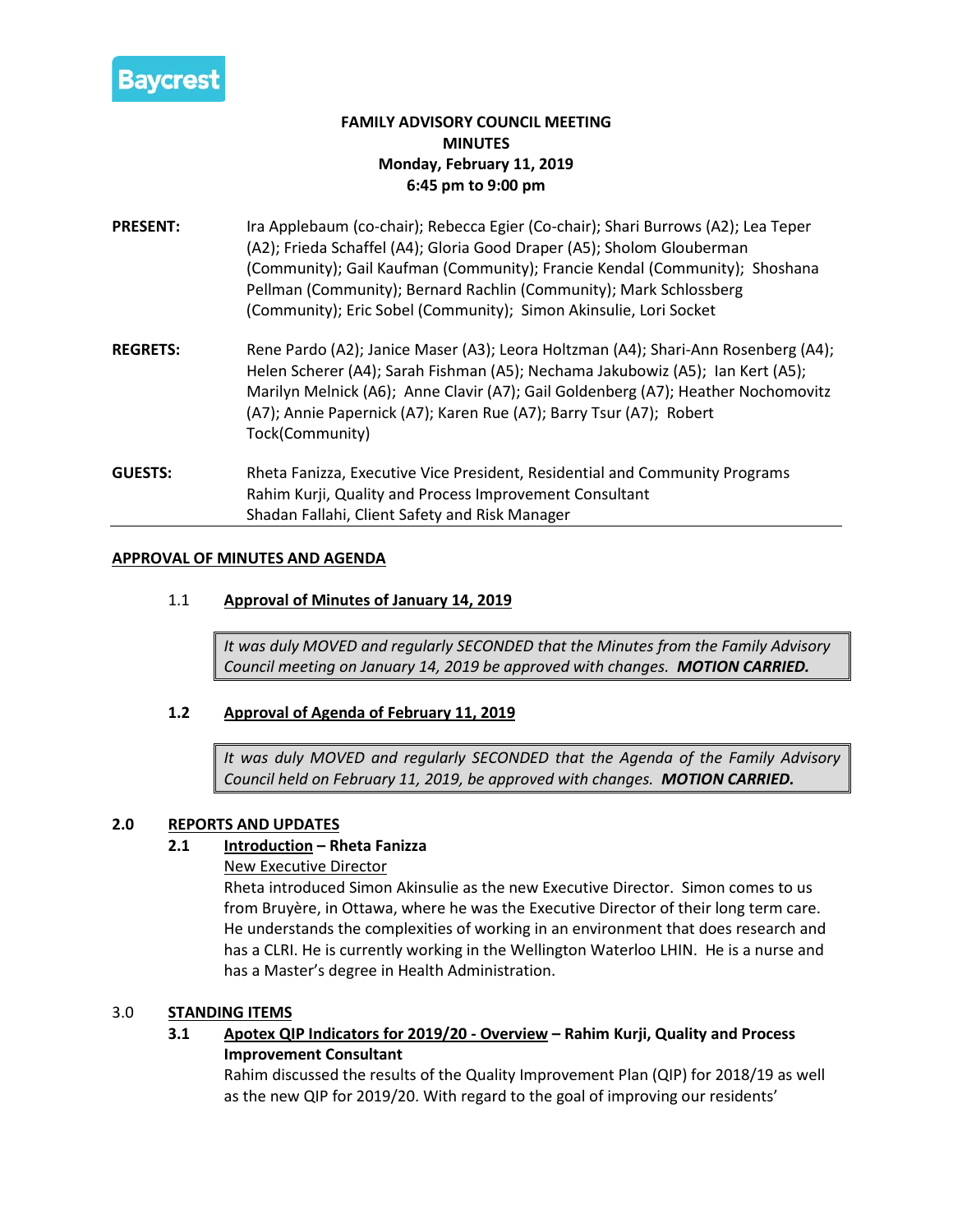experience, we fell short of our target of 40% when we asked the question on the resident satisfaction survey of "Have your needs been met". We have implemented Purposeful Rounding to improve this initiative. We did achieve our other two goals: (a) Improving residents physical functioning and (b) Preventing unnecessary visits to the Emergency Dept.

For the year 2019/20, we have selected the following priorities:

- 1. Preventing our residents from unnecessary visits to the Emergency Department. We want to lower the number of residents who require an emergency visit.
- 2. Improving our residents' experience in the Apotex. We will be focusing on the question "Would you recommend Apotex to others".
- 3. Acknowledging complaints in a timely manner. The goal is to acknowledge all complaints within 10 days.
- 4. Early identification of palliative care needs.

If you wish to sit on one of the committees for these priorities, please contact Lori Socket.

## **3.2 Biannual Safety & Risk Report – Shadan Fallahi, Client Safety & Risk Manager**

Shadan distributed the Apotex Client Safety Incident Management Framework, which defines the incident severity. This report is about resident safety incident monitoring process, trends and improvements. A client safety incident is an incident which could have resulted, or did result, in unnecessary harm to a client. The 3 categories of patient safety incidents are: Harmful Incident, No Harm Incident, and Near Miss.

The Apotex has approximately 300 reportable incidents per quarter. The majority of the incidents which are reported are not in required to be reported to the Ministry of Long Term Care. These are incidents which resulted in no harm. Of the 300 incidents, falls account for 80%. The majority of the falls are unwitnessed. 87% of falls resulted in no harm and required no treatment.

#### **3.3 Apotex Update – Simon Akinsulie**

Simon provided the following updates in the Apotex: Accreditation

The accreditation will take place in November 2019. We are currently preparing the plan for accreditation. There are about 190 different requirements to be accredited. At the last accreditation, we achieved exemplary standing. We will be conducting a mock accreditation in June.

#### PointClickCare (PCC) Update

PCC has been implemented in the Apotex. We are still tweaking the program. We are updating our policies and procedures.

#### Summer Menu

We are working with Food Services on the new summer menu. We will be looking at the food items which are most enjoyed to ensure that they are on the menu more often. We are getting recipes from families to be incorporated in the menus.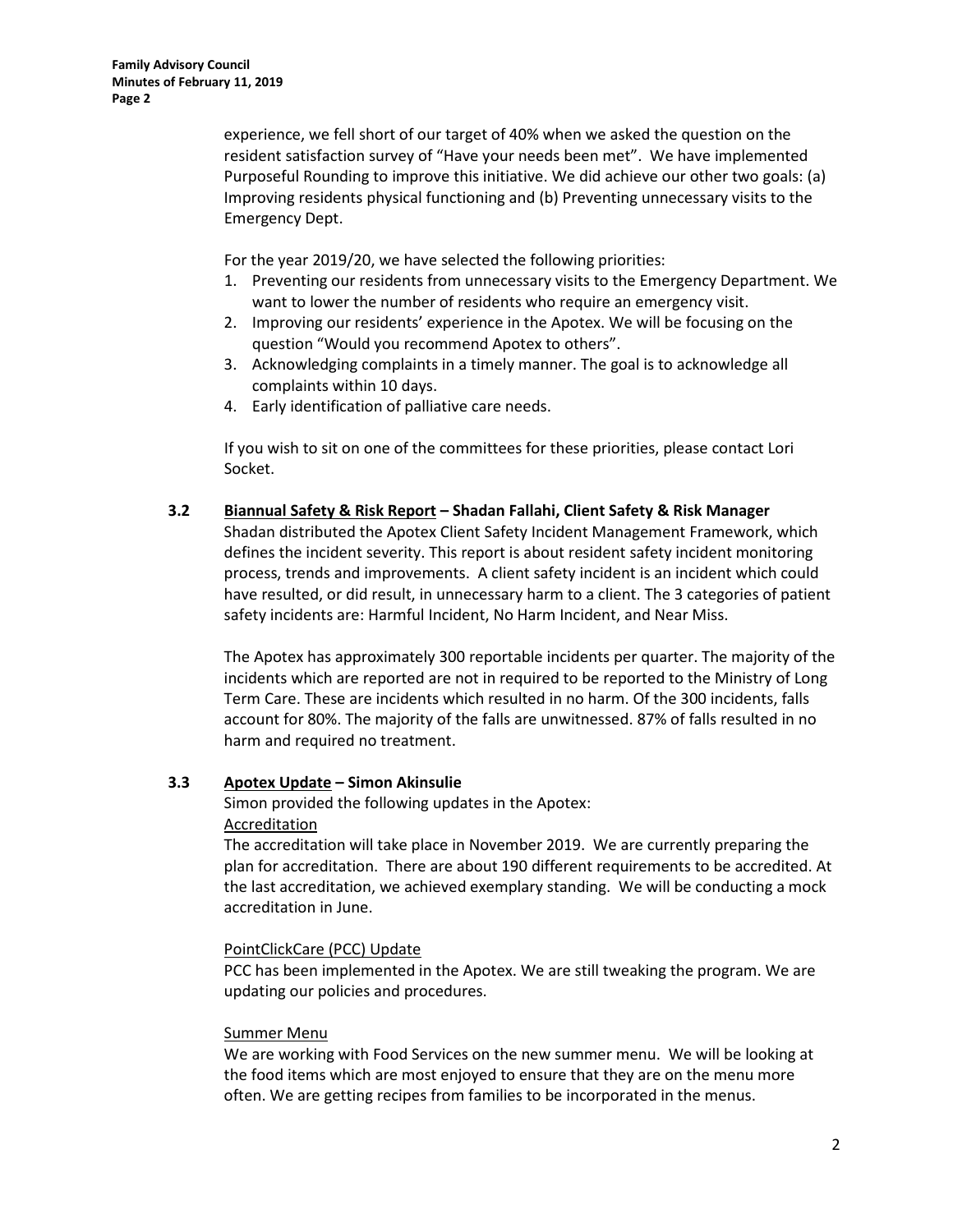# Apotex 2 North Renovations

We anticipate the completion date for the Apotex 2 North renovations to be mid March, 2019.

# **4.0 NEXT MEETING**

The Family Advisory Council will next meet on Monday, March 11, 2019 at 6:45pm in the Exton Boardroom.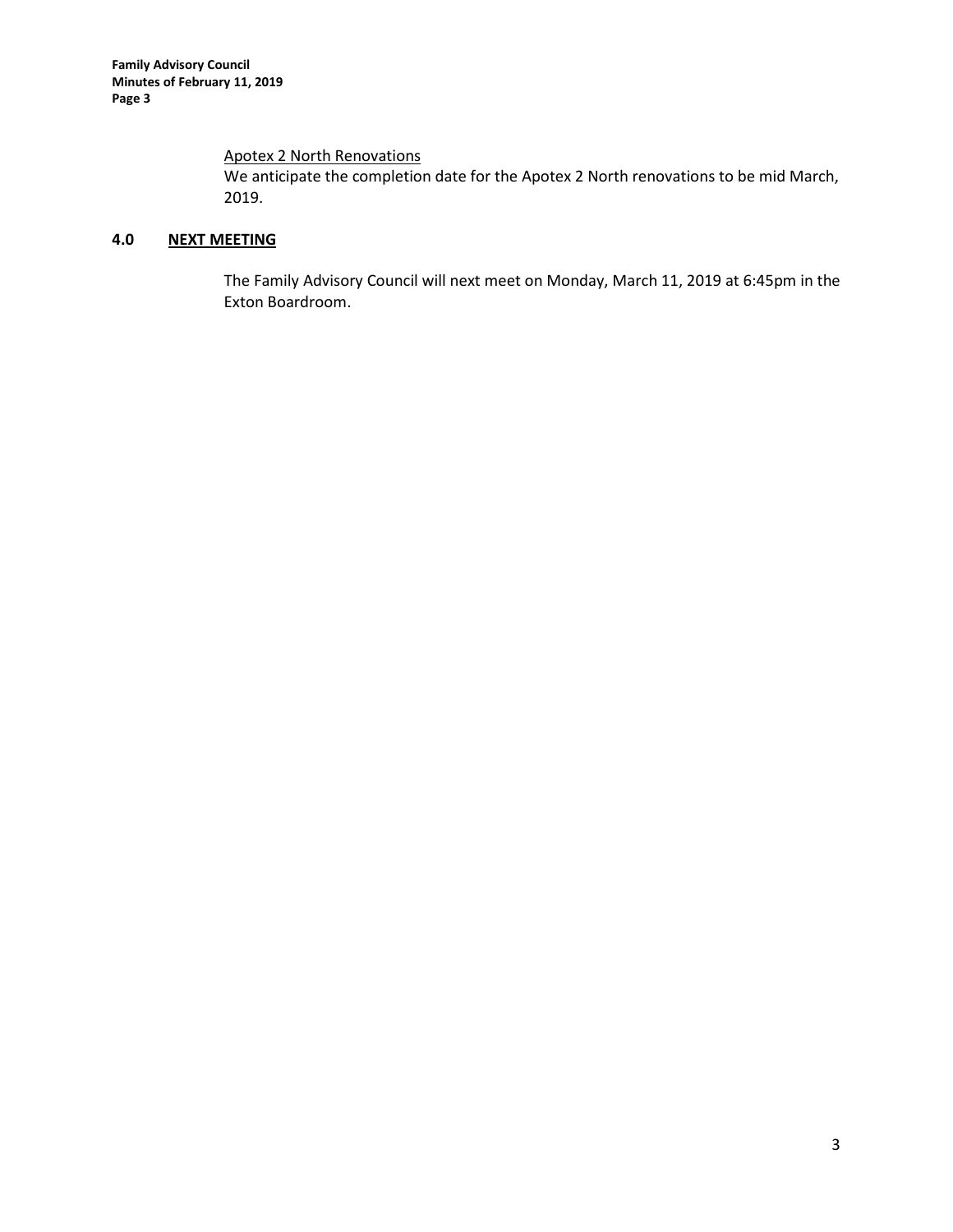

# **FAMILY ADVISORY COUNCIL MEETING MINUTES Monday, March 11, 2019 6:45 pm to 9:00 pm**

- **PRESENT:** Ira Applebaum (co-chair); Rebecca Egier (Co-chair); Shari Burrows (A2); Frieda Schaffel (A4); Ian Kert (A5); Fern Silver (A5); Anne Clavir (A7);Jolanta Morowicz (A7); Sholom Glouberman (Community); Gail Kaufman (Community); Bernard Rachlin (Community); Mark Schlossberg (Community); Eric Sobel (Community); Lori Socket
- **REGRETS:** Lea Teper (A2); Rene Pardo (A2); Janice Maser (A3); Leora Holtzman (A4); Shari-Ann Rosenberg (A4); Helen Scherer (A4); Sarah Fishman (A5); Gloria Good Draper (A5); Nechama Jakubowiz (A5); Marilyn Melnick (A6); Gail Goldenberg (A7); Heather Nochomovitz (A7); Annie Papernick (A7); Karen Rue (A7); Barry Tsur (A7); Francie Kendal (Community); Shoshana Pellman (Community); Robert Tock(Community), Simon Akinsulie
- **GUESTS:** Elke Ruthig, Patient Family and Consumer Education Chingiz Amirov, Director of Clinical Support Services Sylvia Davidson, Manager and PPC, Occupational Therapy and Therapeutic Recreation Rheta Fanizza, Executive Vice President, Residential and Community Programs

## **APPROVAL OF MINUTES AND AGENDA**

# 1.1 **Approval of Minutes of February 11, 2019**

*It was duly MOVED and regularly SECONDED that the Minutes from the Family Advisory Council meeting on February 11, 2019 be approved. MOTION CARRIED.*

# **1.2 Approval of Agenda of March 11, 2019**

*It was duly MOVED and regularly SECONDED that the Agenda of the Family Advisory Council held on March 11, 2019, be approved. MOTION CARRIED.*

## **2.0 REPORTS AND UPDATES**

## **2.1 Patient, Family and Consumer Education Questionnaire – Elke Ruthig**

Elke Ruthig works in the Patient Family and Consumer Education department. Her background is in nursing. Elke discussed how education occurs at the point of care. The Patient, Family and Consumer Education program is about getting health information, understanding it and using it to make good decisions. The focus of her program is on health literacy, which is the abilities and skills people have to get good and reliable health information.

Elke has requested input from the FAC on her questionnaire regarding consumer education and health literacy. Phase I of the program is to do a needs assessment. The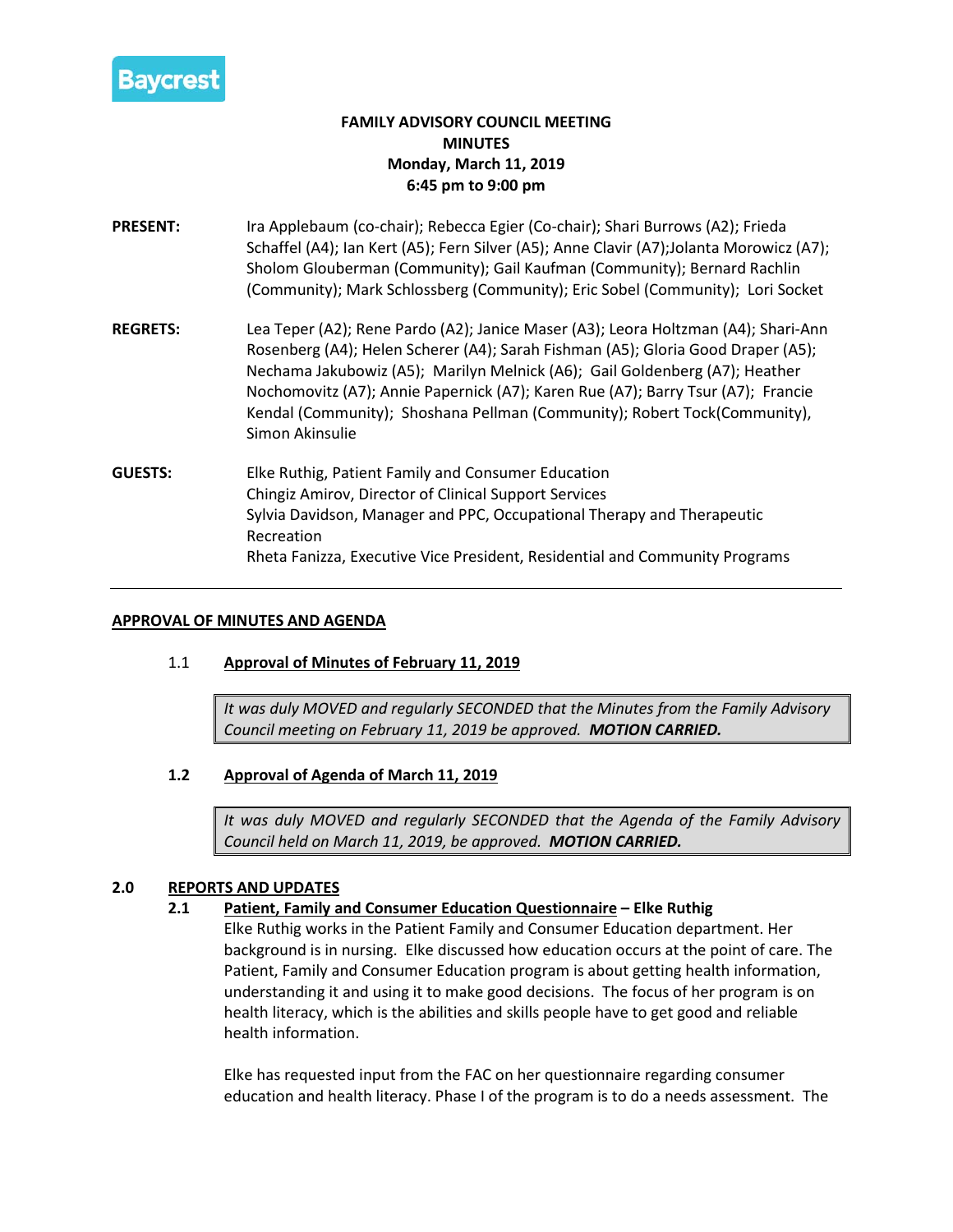question asked was "Think about a time when you or a family member had an urgent health concern or issue: Did you get useful information in plain language? Did you receive relevant written or online materials? Did your healthcare professional check for understanding?"

The online questionnaire will take about 20 minutes. It will ask about your:

- Patient, resident, family and consumer education beliefs and attitudes
- Your learning experiences, preferences and suggestions
- How we can help our health care team meet your learning needs
- Your vision and recommendations for a future program at Baycrest

The link for the questionnaire will be emailed to the FAC members.

#### **2.2 Private Companion - Immunization – Chingiz Amirov**

Chingiz Amirov is the Director of Clinical Support Services. His topic was immunization rates for influenza. There are no statistics for immunization of private companions. This is due to the fact that private companions are now treated as an extension of the family. They have limited obligations to Baycrest. They no longer need to register with Baycrest.

If there is an outbreak, we do ask that when visiting at the Apotex, family members stick to visiting just one person and avoid going to multiple rooms. We need to have better communication with the private companions. It is strongly recommend by Infection Control that private companions be immunized and should provide evidence of immunization to their employer and families. There is a recommendation in the Private Companion Guide that the private companion be immunized as per the Apotex Privately Contracted Companions policy. Discussion ensued regarding how we can engage more people to get their annual flu shot.

#### MOTION:

1. We support the family members in communicating with the private companions to get their immunizations so we have a safer environment. *MOTION CARRIED.*

#### **2.3 Therapeutic Recreation Report – Sylvia Davidson**

Sylvia Davidson is the interim Manager and Professional Practice Chief for the Therapeutic Recreation Department. Sylvia has been working with her team to review the audit template for the programs in TR. She has built in a system of annual audits for the program. Copies of the individual program evaluations are maintained on the intranet. As well, a paper copy is kept in Sylvia's office.

Sylvia pulled the comments received through the Resident Experience Survey and the Family Survey regarding recreation. The Therapeutic Recreation team tries to address the challenging issues when they create the programs, such as loneliness and lack of close friends.

Sylvia highlighted some of the changes which have occurred in the past year in the programs. We have moved to electric candles for the safety of our residents, more individualized programming in the communities, and more evening programs.